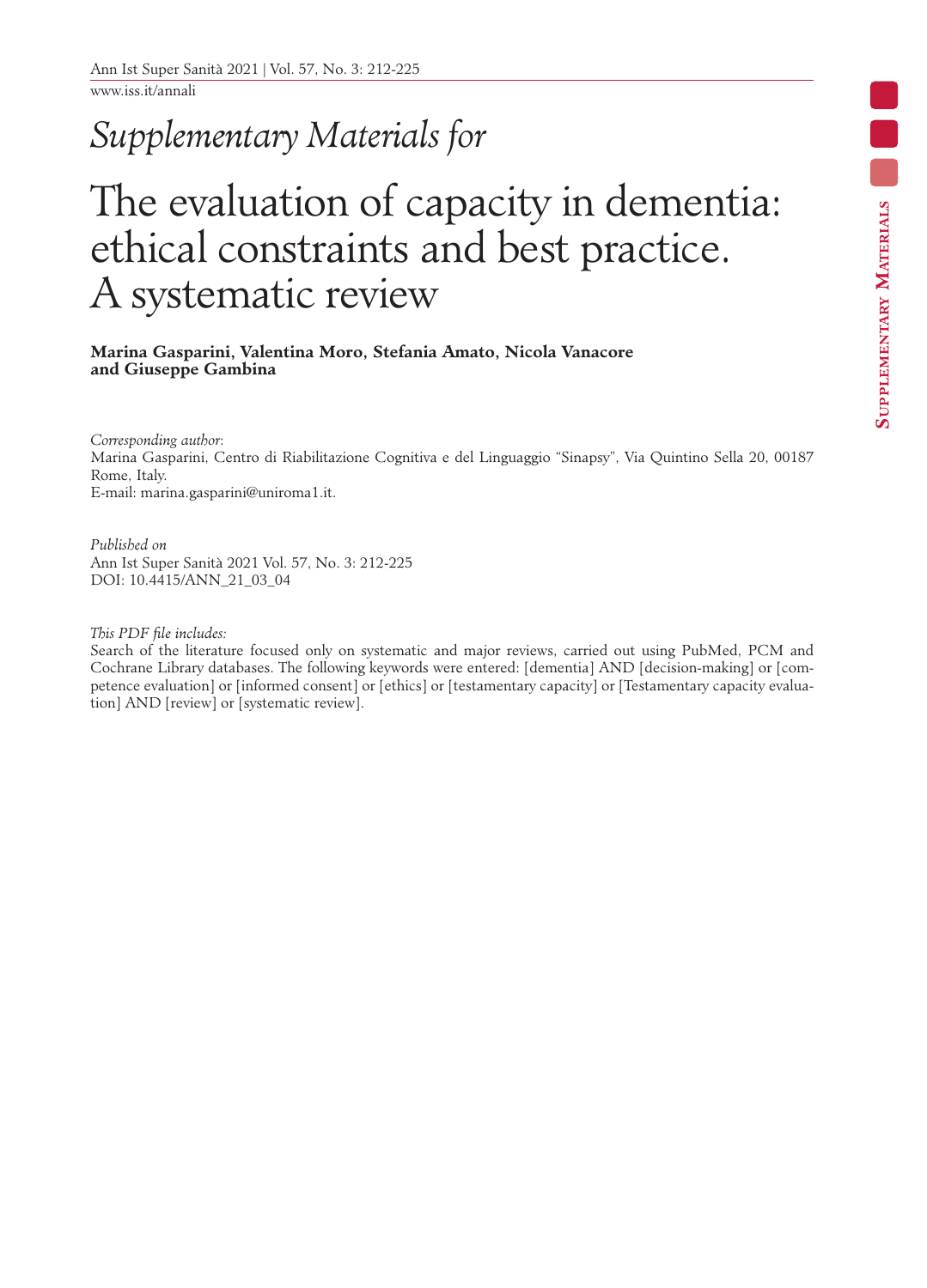| <b>Authors</b>                        | <b>Publication</b><br>year | <b>Article</b>                                                | <b>Search methods</b>                                                                                | <b>Brief description</b>                                                                                                                                                                                                                                                                                                         |
|---------------------------------------|----------------------------|---------------------------------------------------------------|------------------------------------------------------------------------------------------------------|----------------------------------------------------------------------------------------------------------------------------------------------------------------------------------------------------------------------------------------------------------------------------------------------------------------------------------|
| Freedman M, Stuss D,<br>Gordon M [32] | 1991                       | Review                                                        | Not specified                                                                                        | Set of quidelines for assessing cognitive<br>functions that underlie competency. Focus on<br>neurobehavioural deficits.                                                                                                                                                                                                          |
| High D [28]                           | 1994                       | Review                                                        | Not specified                                                                                        | Guidelines and standards for assessing decision<br>making capacity/incapacity                                                                                                                                                                                                                                                    |
| Kim S, Karlawish J,<br>Caine E [21]   | 2002                       | Systematic<br>review<br>Thematic<br>analysis                  | MEDLINE, Bioethics Line,<br>PsycINFO.<br>32 studies, from 1966 to<br>2001                            | Incapacity is common in Alzheimer disease, but<br>many people with dementia can make their own<br>medical and research decisions. Memory and<br>executive-function deficits predict decisional<br>impairment.                                                                                                                    |
| Fellows L [31]                        | 2004                       | Review                                                        | Not specified                                                                                        | Exploring the cognitive neuroscience of human<br>decision making with a focus on the roles of the<br>frontal lobes.                                                                                                                                                                                                              |
| Sullivan K [43]                       | 2004                       | Systematic<br>review                                          | Not specified                                                                                        | Neuropsychological tasks to assess general<br>cognitive function are recommended. A two-stage<br>model for the cognitive assessment of capacity is<br>proposed.                                                                                                                                                                  |
| Sturman E [35]                        | 2005                       | Review                                                        | Not specified                                                                                        | Many of the instruments available measure all of<br>the abilities relevant to competency. The majority of<br>instruments, apart from the MacCAT-T, MacCAT-CR,<br>and CCTI, require further testing.                                                                                                                              |
| Woods B, Pratt R [90]                 | 2005                       | Narrative<br>review                                           | Not specified                                                                                        | Competency and awareness are multi-faceted.<br>Competence in dementia is closely related to the<br>recognition of awareness.                                                                                                                                                                                                     |
| Dunn L, et al. [66]                   | 2006                       | Critical review<br>Psychometric<br>analysis                   | PubMed, PsycINFO, Article<br>First, Lexis Nexis, Westlaw.<br>23 studies from Jan 1980 to<br>Dec 2004 | The MacCAT-T and -CR are the best choices for<br>measuring the capacity to consent to treatment<br>and research, given their comprehensiveness and<br>supporting psychometric data                                                                                                                                               |
| Moye J, et al. [65]                   | 2006                       | Review                                                        | Not specified                                                                                        | The lack of a gold standard for capacity assessment<br>hampers the establishment of valid instruments.<br>Sample characteristics (disease subtype, stage and<br>treatment) could be associated with divergent<br>findings. Rarity of studies that apply similar<br>methodologies across multiple well defined patient<br>groups. |
| Moye J, Marson D<br>[61]              | 2007                       | Review                                                        | Not specified<br>16 studied from 1988 to<br>2001                                                     | Capacity to consent declines as dementia<br>progresses. Loss of capacity over time is due to<br>declining reasoning, and is predicted by earlier<br>problems with naming, verbal memory, and mental<br>flexibility.                                                                                                              |
| Palmer B, Savla G [60]                | 2007                       | Critical<br>systematic<br>review<br>Bivariate<br>correlations | PubMed, Medical subject<br>Headings, PsycINFO.<br>15 studies between 1997<br>and 2006                | The magnitude of the correlation between capacity<br>and neuropsychological scores varies between<br>studies, but a significant relationship between<br>scores is present across all of the studies.                                                                                                                             |
| Slaughter S, et al. [44]              | 2007                       | Review                                                        | Not specified                                                                                        | Practical guidelines for the recruitment of people in<br>the middle or late stages of dementia are proposed,<br>to be used in a minimal risk study.                                                                                                                                                                              |
| Lai JM, Karlawish<br>J[17]            | 2007                       | Clinical review                                               | Not specified                                                                                        | Current approaches to assess patients' capacity<br>in decision-making are limited. A semi-structured<br>interview for the assessment of everyday decision<br>making is proposed. Practical clinical tools should<br>be implemented to improve both the accuracy and<br>consistency of assessments.                               |
| Jacoby R, Steer P [73]                | 2007                       | Review                                                        | Not specified                                                                                        | Increasing age and cases of dementia are leading<br>to more contested wills. Doctors who have to<br>certify the testamentary capacity of testators need<br>to know the legal tests for TC. Examinations based<br>on the legal tests are more likely to avoid future<br>litigation.                                               |
| Karlawish J [92]                      | 2008                       | Review                                                        | Studies performed in<br>author's Lab                                                                 | Among persons with very mild- to moderate-stage<br>Alzheimer's disease, there is relative preservation of<br>the abilities to choose and reason, compared to the<br>abilities to understand and appreciate.                                                                                                                      |

*Continues*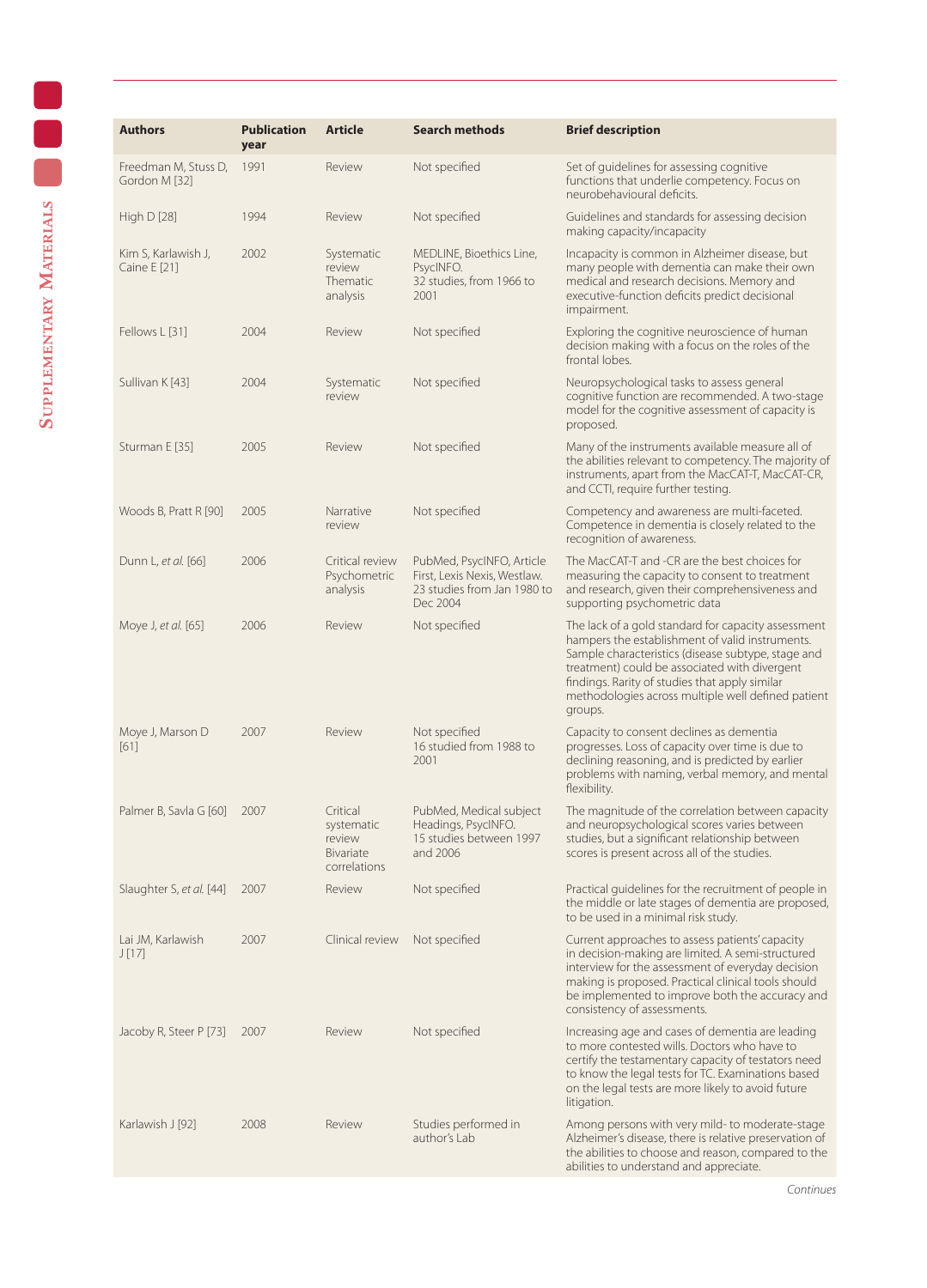#### *Continued*

| <b>Authors</b>                         | <b>Publication</b><br>year | <b>Article</b>                                                                                    | <b>Search methods</b>                                                                                   | <b>Brief description</b>                                                                                                                                                                                                                                                                    |
|----------------------------------------|----------------------------|---------------------------------------------------------------------------------------------------|---------------------------------------------------------------------------------------------------------|---------------------------------------------------------------------------------------------------------------------------------------------------------------------------------------------------------------------------------------------------------------------------------------------|
| Gleichgerrcht A, et<br>al. [22]        | 2010                       | Clinical review                                                                                   | Not specified.<br>24 studies on AD, FTD, PD<br>and HD                                                   | Recommendations for future studies to aid the<br>understanding of decision-making cognition.                                                                                                                                                                                                |
| Appelbaum P [40]                       | 2010                       | Review                                                                                            | Not specified.<br>Studies published in 2002<br>and later                                                | People with MCI can show significant impairment<br>in consent-related functions, but retain sufficient<br>capacity to make valid treatment and research<br>decisions                                                                                                                        |
| Sessums, et al. [58]                   | 2011                       | Systematic<br>review<br>Linear mixed<br>analysis                                                  | MEDLINE, EMBASE.<br>43 prospective studies until<br>2011                                                | Incapacity is common in healthy elderly people<br>(95% Cl, 1.7%-3.9%). MMSE scores less than 20<br>increase the likelihood of incapacity (95% CI, 3.7-11).<br>The ACE is useful in assessments of decision making<br>capacity (95% CI, 3.9-19).                                             |
| Kim S [25]                             | 2011                       | Review                                                                                            | Not specified                                                                                           | No clear-cut line exists between capacity and<br>incapacity. Ethically relevant abilities may be<br>preserved in incapacitated patients with dementia,<br>who can be enrolled in research in ways that are<br>consistent with their values.                                                 |
| Widera E, et al. [18]                  | 2011                       | Review                                                                                            | MEDLINE, PsycINFO,<br>CINAHL, Cochrane<br>database.<br>Articles from 1966 to June<br>2010               | Patients with mild AD show global impairments<br>of both simple and complex financial skills.<br>Timely identification and an informal assessment<br>of financial impairment can lead to financial<br>protection and can limit the economic and legal<br>hardships of financial incapacity. |
| Lamont S, Jeon YH,<br>Chiarella M [70] | 2012                       | Integrative<br>review<br>Thematic<br>analysis                                                     | MEDLINE, PsycINFO,<br>Embase, CINAHL, Scopus.<br>19 studies, between Jan<br>2005 and Dec 2010           | Reviewed instrument shows limitations in validity<br>and reliability. The absence of a standardised<br>definition for capacity assessment compromises the<br>development of a "gold standard" instrument.                                                                                   |
| Kennedy K [84]                         | 2012                       | Review                                                                                            | Not specified                                                                                           | Synthesis of literature to guide medical<br>practitioners in the assessment of testamentary<br>capacity.                                                                                                                                                                                    |
| Roof J [72]                            | 2012                       | Review                                                                                            | Not specified                                                                                           | Two key areas: testamentary capacity and<br>guardianship assessments. Evaluators should screen<br>for physical, emotional and financial abuse in the<br>evaluations of elderly patients.                                                                                                    |
| Kirshner H [67]                        | 2013                       | <b>Brief review</b>                                                                               | Not specified                                                                                           | The CCTI, along with the MMSE, may be helpful<br>in determining competency in patients with<br>dementia.                                                                                                                                                                                    |
| Strech D, et al. [97]                  | 2013                       | Systematic<br>qualitative<br>review.<br>Qualitative<br>text analysis<br>and normative<br>analysis | MEDLINE, Google books.<br>German and English<br>Literature from<br>Jan 2000 to Jan 2011 (92<br>studies) | Seven main types of spectrum of disease-specific<br>ethical issues in dementia are identified. General<br>ethical principles need specifications to assist<br>medical decision making in all its different steps.                                                                           |
| Rosen, et al. [98]                     | 2014                       | <b>Brief review</b>                                                                               | Not specified                                                                                           | Reviews that highlight empirical findings from<br>within or outside AD research can catalyse the<br>resolution of controversial topics.                                                                                                                                                     |
| Fields L, Calvert J [50]               | 2015                       | Review                                                                                            | AMA, Google Scholar,<br>PsycINFO                                                                        | Ongoing evaluations of competence and consent<br>ensures that patients' functioning and needs are<br>considered, and that providers are adhering to<br>ethical standards and best practices.                                                                                                |
| Johnson R, Karlawish<br>J[36]          | 2015                       | Review                                                                                            | Not specified                                                                                           | An integrative approach is necessary to analyse the<br>ethical, legal, and social implications of dementia<br>research. Dementia raises ethical questions broader<br>than medical research and care, requiring the<br>expertise of non-medical disciplines.                                 |
| Lepping P [20]                         | 2015                       | Systematic<br>review and<br>meta-analysis                                                         | Embase, MEDLINE and<br>PsycINFO.<br>58 studies until Nov 2013                                           | The average percentage of patients with incapacity<br>is 45% on psychiatric wards and 34% in medical<br>settings, with higher levels of incapacity in learning<br>disability, delirium and neurological disease.                                                                            |
| Kauffman P [75]                        | 2016                       | Review – legal<br>cases                                                                           | Not specified                                                                                           | Representative cases from three USA jurisdictions.<br>Neuropsychological consultation in civil capacity<br>cases is an emerging area of expertise.                                                                                                                                          |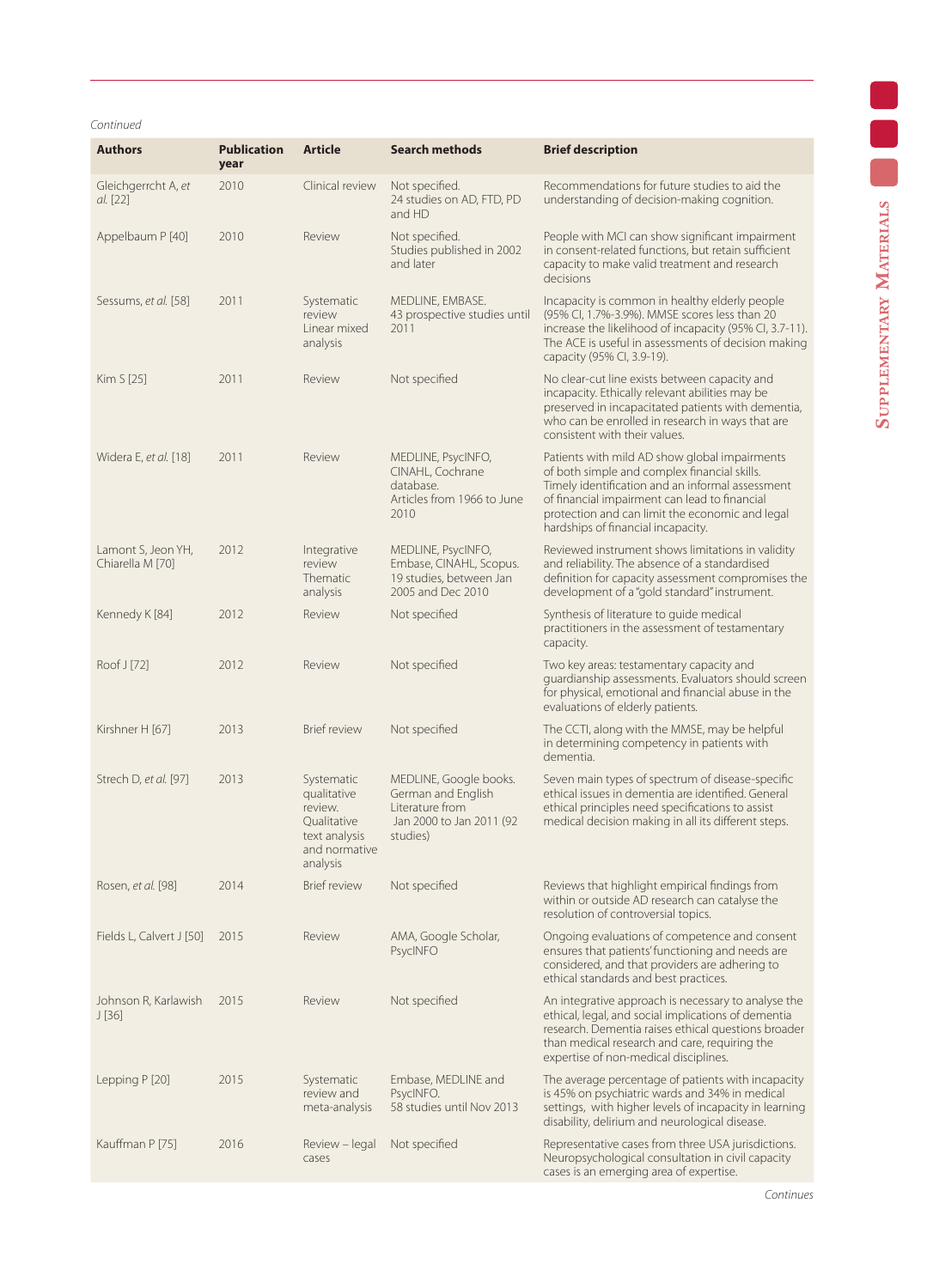*Continued*

| <b>Authors</b>                   | <b>Publication</b><br>year | <b>Article</b>                                                       | <b>Search methods</b>                                                                                                                | <b>Brief description</b>                                                                                                                                                                                                                                                                                               |
|----------------------------------|----------------------------|----------------------------------------------------------------------|--------------------------------------------------------------------------------------------------------------------------------------|------------------------------------------------------------------------------------------------------------------------------------------------------------------------------------------------------------------------------------------------------------------------------------------------------------------------|
| Sudo F, Laks J [23]              | 2017                       | Systematic<br>review and<br>meta-analysis                            | MEDLINE, ISI Web of<br>Knowledge, LILACS,<br>PsycINFO.<br>10 studies, between 1999<br>and 2014                                       | Financial judgement impairment parallels the AD<br>progression. Frontal lobe volumes account for any<br>variance expressed in FCI total scores in a regression<br>model.                                                                                                                                               |
| Spreng R, et al. [19]            | 2016                       | Review                                                               | Not specified                                                                                                                        | Age-related changes in decision-making capacities<br>can influence the risk of exploitation in the elderly.<br>Research needs to narrow the gap between the<br>neural mechanisms of decision-making and the<br>assessment of financial competence in the real<br>world.                                                |
| Palmer B, Harmell<br>A[4]        | 2016                       | Review                                                               | Not specified                                                                                                                        | Evaluating the capacity to consent to treatment<br>must consider all four dimensions of this construct:<br>Understanding, Appreciation, Reasoning, and<br>the Expression of a Choice. Psychologists should<br>enhance the capacity of the individual to<br>meaningfully participate in healthcare decision-<br>making. |
| Wood S, Lichtenberg<br>P[62]     | 2017                       | Review                                                               | Not specified                                                                                                                        | Cognitive abilities underlie financial management<br>and their decline compromises financial decision<br>making, thus resulting in susceptibility to financial<br>exploitation. A model that integrates contextual<br>and cognitive factors is proposed.                                                               |
| Darby R, Dickerson<br>B [12]     | 2017                       | Literature<br>review                                                 | Not specified                                                                                                                        | Decision-making is a complex process, depending<br>on multiple executive functions. Traditional<br>cognitive tests may not fully evaluate the decisional<br>processes and should be incorporated with other<br>measures.                                                                                               |
| Davis R, et al. [27]             | 2017                       | Integrative<br>review<br>Thematic<br>analysis                        | CINAHL, PubMed, Google<br>Scholar. 12 studies from Jan<br>2000 to Nov 2016                                                           | Individuals with AD can make some decisions<br>about everyday activities and can express their<br>desires accurately. Decisions regarding end-of-life<br>care, health care, finances and living arrangements<br>have important ramifications regarding safety and<br>well-being.                                       |
| West E, et al. [46]              | 2017                       | Systematic<br>review<br>Content<br>analysis                          | MEDLINE, PsycINFO,<br>Cochrane Library, Web<br>of Science, Sociological<br>Abstracts, CINAHL. 29<br>studies between 1995 and<br>2013 | Lack of consensus in current research quidelines<br>addressing the ethical concerns about the interests<br>of the individuals with dementia and protection of<br>their vulnerabilities and rights.                                                                                                                     |
| Gilbert T, et al. [45]           | 2017                       | Narrative<br>review                                                  | PubMed, Cochrane<br>Library, Google Scholar.<br>19 publications, from Nov<br>2015 to Apr 2017                                        | The MacCAT-CR is the best-validated questionnaire.<br>The UBACC seems useful for routine practice<br>because of its simplicity, relevance, and applicability<br>in older patients.                                                                                                                                     |
| Voskou P, et al. [71]            | 2018                       | Systematic<br>review                                                 | MEDLINE/PubMed.<br>Articles and books from<br>1980 to 2017                                                                           | Significant methodological difficulties when<br>assessing TC in a standardised way. A widely<br>accepted instrument has not yet been developed;<br>the ideal battery of tests should have excellent<br>sensitivity and relatively short duration.                                                                      |
| Van Duinkerken E, et<br>al. [59] | 2018                       | Systematic<br>review                                                 | PubMed, PsycINFO, and<br>Web of Science. 22 studies<br>from Jan 2000 to Oct 2017                                                     | Decision-making is impaired in AD, but the<br>cognitive and neuronal correlates of this process<br>are poorly studied. Lower MMSE scores are related<br>to poorer decision making capacities.                                                                                                                          |
| Pennington C, et<br>al. [34]     | 2018                       | Systematic<br>review<br>Comparative<br>method with<br>UK legislation | Pubmed.<br>57 studies between 2000<br>and 2017                                                                                       | Multiple instruments for assessing capacity exist,<br>but none is universally accepted. A combination of<br>the opinion of a healthcare professional trained in<br>capacity evaluation, plus a structured assessment<br>tool is the most robust approach.                                                              |
| Brenkel M, et al. [77]           | 2018                       | Review                                                               | PsycINFO, MEDLINE.<br>47 studies from 1946 to<br>2016                                                                                | No standardised tool for the clinical assessment<br>of TC can act as a CAI based on clear legal criteria,<br>nor are there any cognitive models. In complex<br>cases, a CAI should include a neuropsychological                                                                                                        |

*Continues*

assessment.